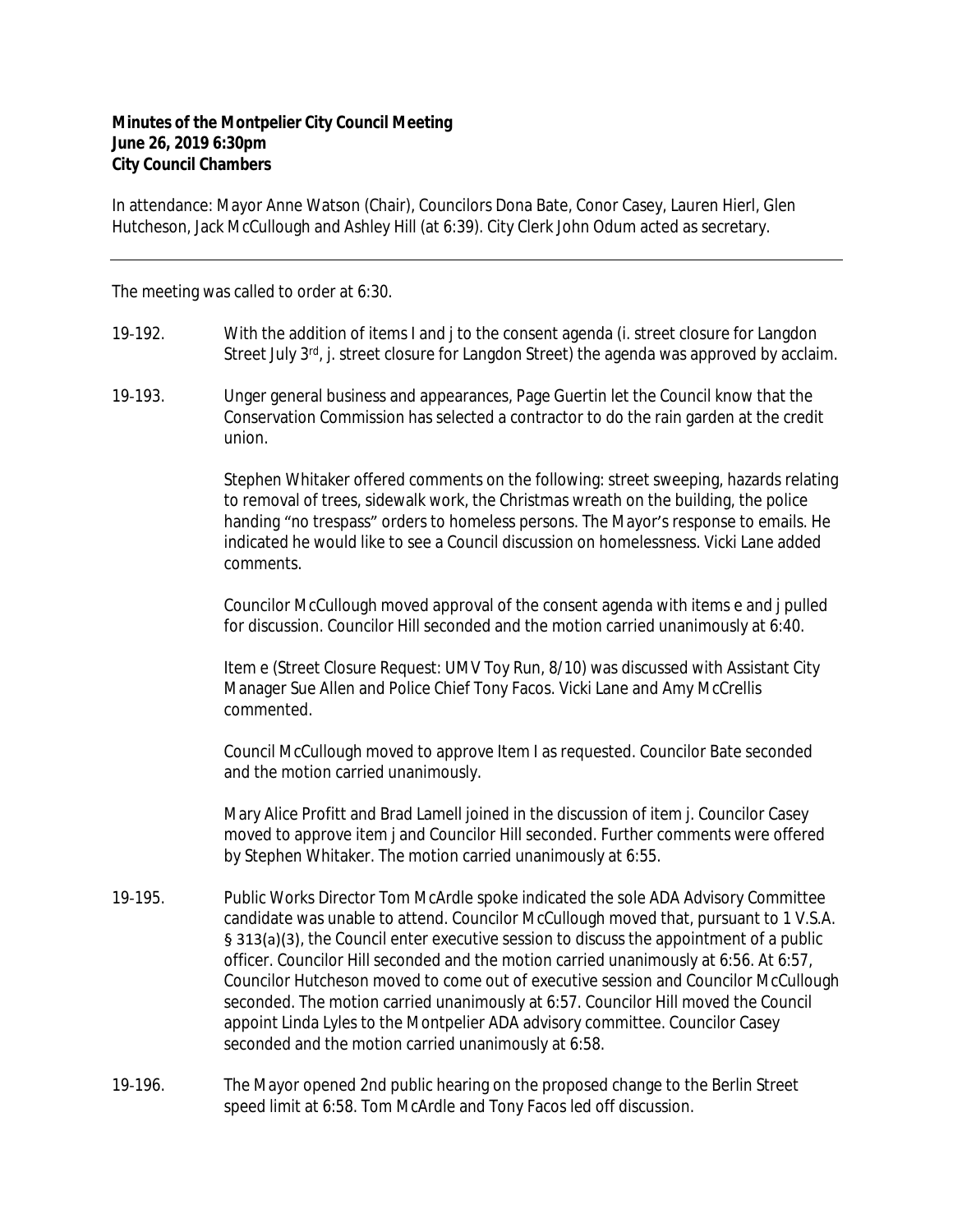Comments were offered by Stephen Whitaker, Vicki Lane, Gene Leon, Roberta Garland, Justin Thyme, Nate Fredericks, Cadence and Ken Richardson, Julie Giffin, Deborah Lisman, Laura Smith-Riva, Matt Dolezal, Perry Startozy, Mary Carol Dobbins, Noah Sexton, Jean Richardson, and Carol Tilley. The Mayor closed the public hearing at 8:10.

Councilor McCullough moved and Councilor Casey seconded, to amend the ordinance to reduce the speed limit on Berlin Street as indicated from 35 to 30.

Councilor Hill moved to amend the motion to move the speed limit to 25 for the entire length. Councilor Bate seconded. After discussion, the motion to amend failed on a 2-4 vote (Councilors Hill and Bate voting aye, Councilors Hierl, McCullough, Hutcheson and Casey voting nay.

The primary motion on the table then passed 4-2 (Councilors Hierl, McCullough, Hutcheson and Casey voting aye, Councilors Hill and Bate voting nay. More discussion followed passage.

The Mayor called a recess at 8:30. Council reconvened at 8:38.

- 19-197. Dan Groberg presented a Downtown Improvement District report and budget request. After discussion, Councilor Bate moved to approve the DID FY20 budget as presented. Councilor Casey seconded. The motion carried unanimously at 8:47.
- 19-198. Planning Director Mike Miller came forward to discuss proposed zoning fixes with the Council. After discussion which included Sandra Vitzthum, Councilor Bate moved to set the public hearings on the proposal for August 28 and September 11. Councilor Hutcheson seconded and the motion carried unanimously.
- 19‐199. At 9:22, the Mayor opened the public hearing for the 1st reading of amendments to: Chapter 5. (Fire Department) of the code of ordinances. Fire Chief Bob Gowans participated in discussion. With no comments from the public offered, the hearing was closed at 9:27. Councilor McCullough moved the Council hold the 2nd public hearing on July 10<sup>th</sup>. Councilor Hill seconded and the motion carried unanimously at 9:27.
- 19‐201. Councilor Hierl noted that her work on the ordinance update was affecting the schedule. She also noted that a group has started meeting on the energy efficiency ordinance.

Councilor McCullough noted the traffic calming discussion planned for the upcoming Transportation Infrastructure Committee next week.

Councilor Hutcheson thanked Assistant City Manager Sue Allen for her work. He noted the "Pancakes for the People" consent agenda item before reminding listeners of his weekly constituent meetings at Bagitos.

Councilor Casey also thanked the Assistant City Manager for her service and expressed appreciation to Stephen Whitaker's comments before beginning a brief discussion the responsibilities of local versus state government on the issue.